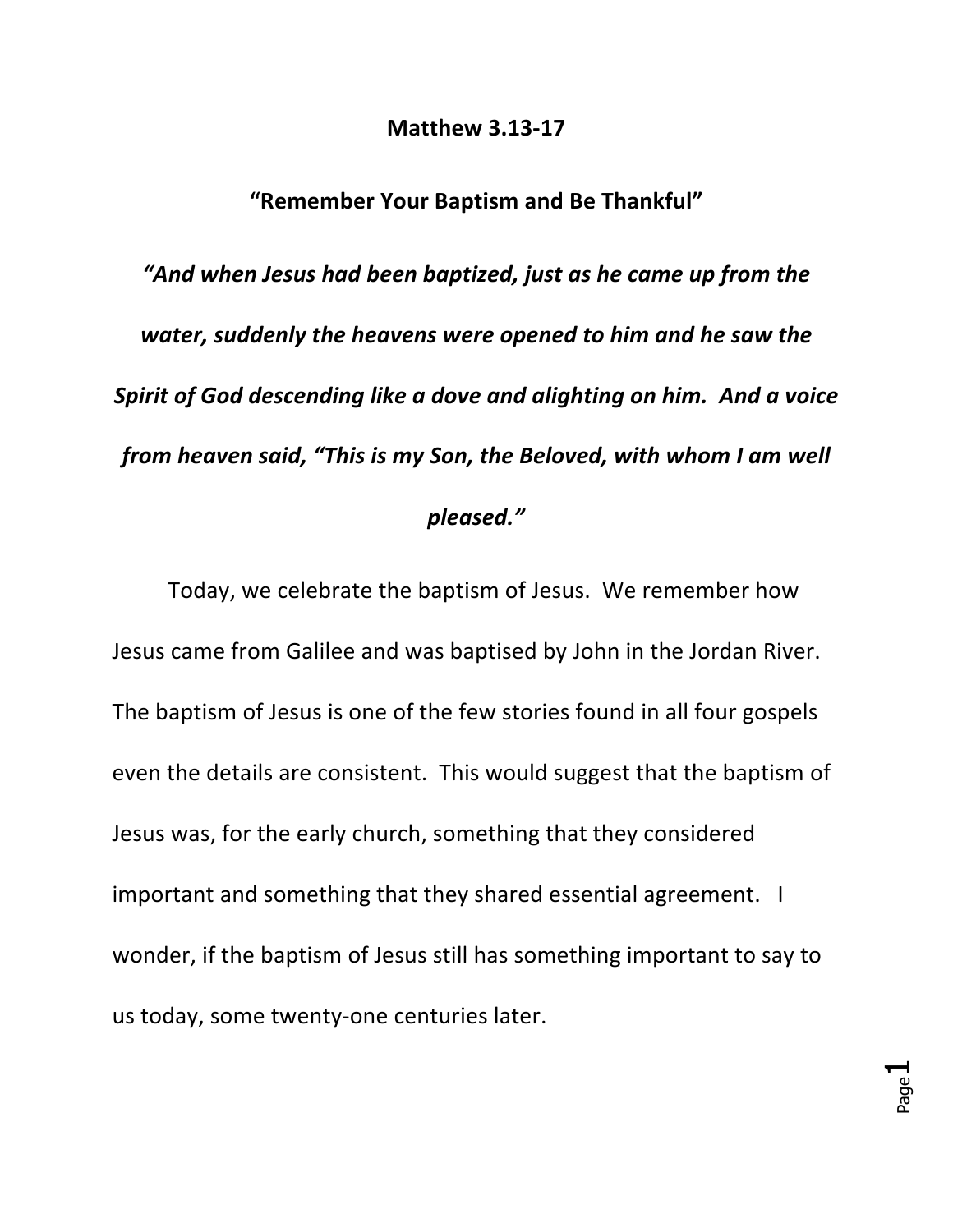Written on a little card attached to the inside rim of the baptismal font at Knox United Church in Prince George, like a cheat sheet, are the words; "Remember your baptism and be thankful." No one remembers who put them there or why.

Those words are often used as part of a service of renewal of baptismal vows. Again, no one at Knox remembers ever having such a service. I introduced the service to them as part of a New Year's Eve Watch Night Service. I missed not having that service this year. Incidentally, on New Year's Eve, I received three texts from people who have participated in that service over the years saying that they were also missing the service.

Remembering our baptism for most of us is difficult because we were baptized as infants. There are some forms of emotional therapy that allegedly can take you back to your experience of being in your mother's womb. I suppose we could use their techniques to remember the day of our baptism. My hunch is that it might not have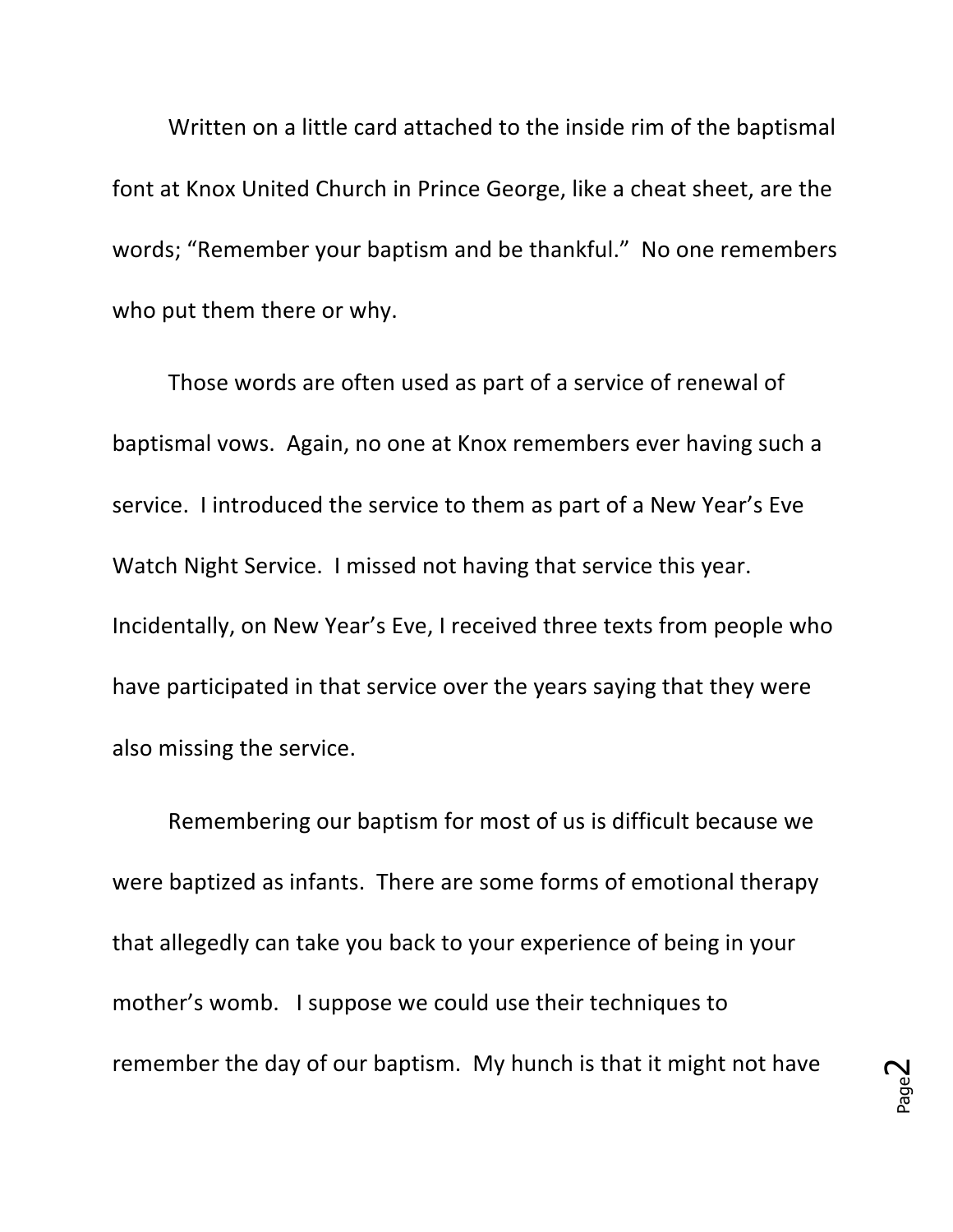been a particularly pleasant event for most of us. After all, we were probably being awkwardly held by some strange man we didn't know who was pouring tepid water over our head and getting it in our eyes and up our nose. My mother said that the doctor that presided over my birth and the priest that officiated at my baptism were both raging alcoholics. It is no wonder I have been in therapy most of my life. There must be some other way to understand that phrase; "remember your baptism and give thanks." (change slide)

When an infant is baptized the parents and god parents yow to raise the child in the way of our faith. They are committing themselves to teaching the child the rudiments of the Christian faith. Traditionally, when the child becomes a teenager having been thoroughly grounded in the rudiments of the faith and taught the sacred stories, he or she is then required to take personal responsibility for living out those vows. This transition of responsibility from parent to the child is recognized through the service of confirmation. The child is confirming his or her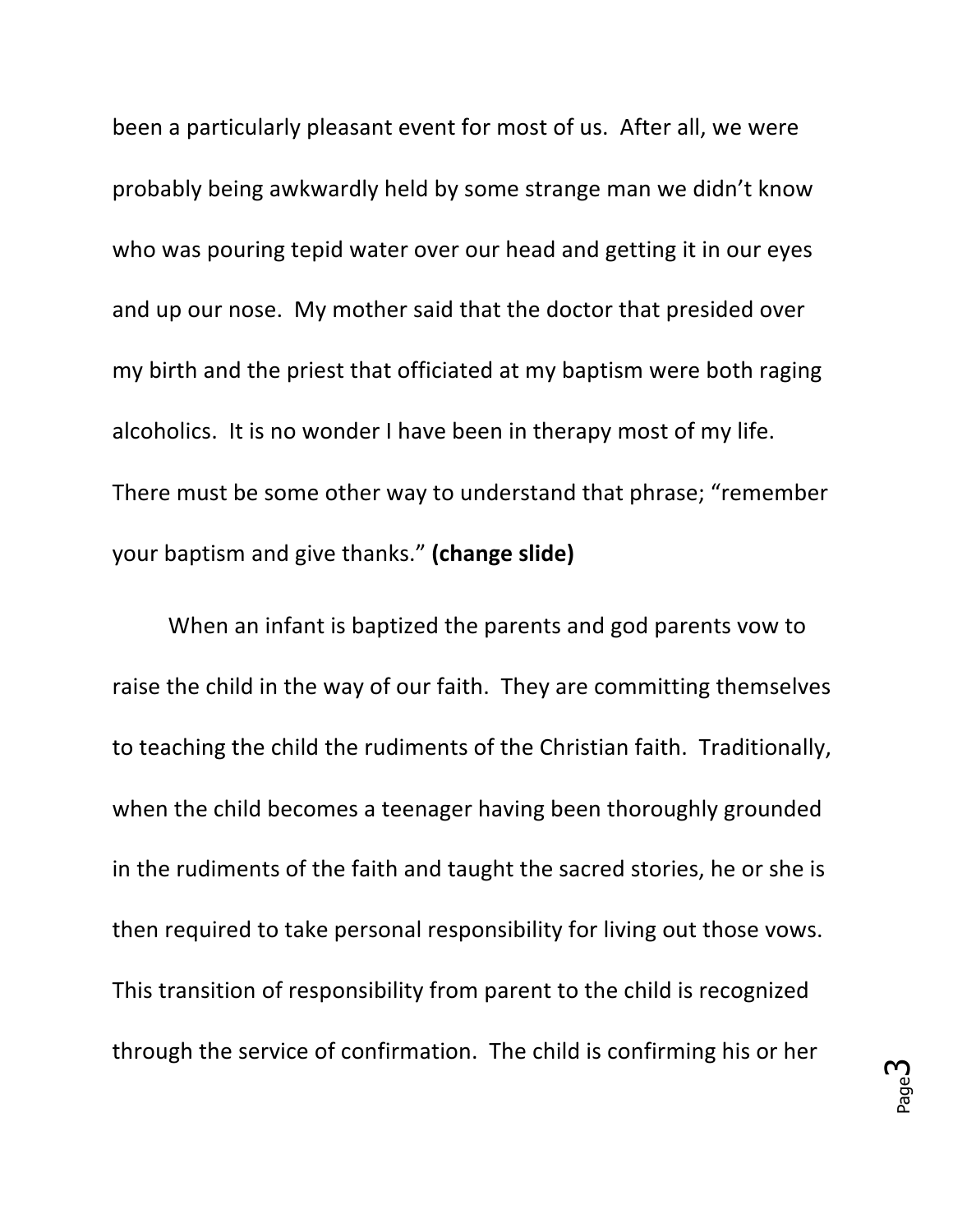commitment to following the Christian faith. We could have a long discussion about how this process is working for us as a denomination and as a community of faith and why some denominations have more success at passing on their faith to their children. (change slide)

Like many children raised in the church, soon after my confirmation on June 1, 1975, I began to wonder away from the church. I do not remember my baptism but I do remember my confirmation. It was at St. James Cathedral in downtown Hamilton, Ontario. One of the things I remember most vividly is that I had a new light blue and white checkered suit. It was, perhaps, the ugliest suit I have ever owned. To make matters worse I was extremely overweight at the time. My mother, God bless her, has only one picture of me from my entire teen years and it was taken on that day. I look like a huge checkered blue whale. (Another reason I have been in therapy most of my life.)

My first years of high school were difficult and I wandered into some dark corners. Eventually, I found my way back into the church. It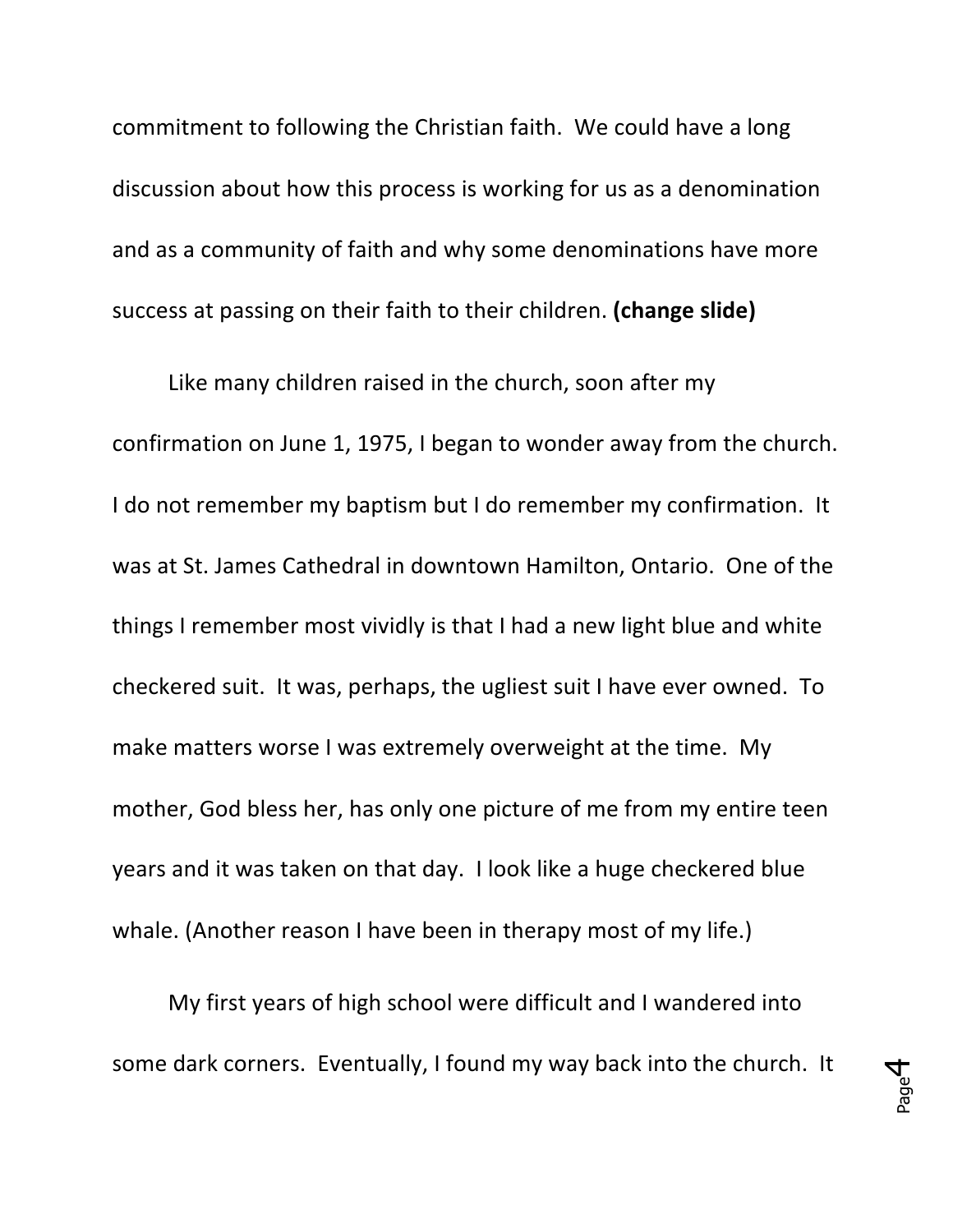was a very different church than the one of my childhood. It was livelier with drums, guitars, fiddles, choruses on overheads and even the occasional speaking in tongues. It was also more conservative and strict. It was exactly what I needed at the time and I am very thankful for the years I spent in that church and the lessons I learned from them.

At the time, I had a radical conversion. I had a profound experience of the reality of Jesus and I gave my life to him. I asked him to come into my heart and become my personal Lord and Saviour. In response to this radical conversion I decided to be baptized again. I am, therefore, a true "Anabaptist." Historically, "Anabaptists" were 16<sup>th</sup> century followers of Jesus who believed in adult baptism. Many were re-baptized when they were adults even though they had been baptized as infants. They are the predecessors of the Amish, the Hutterites, the Mennonites, to name just a few. They were often persecuted for this action because it challenged the political and social structure of their world. I was never persecuted though my father was

Page ഥ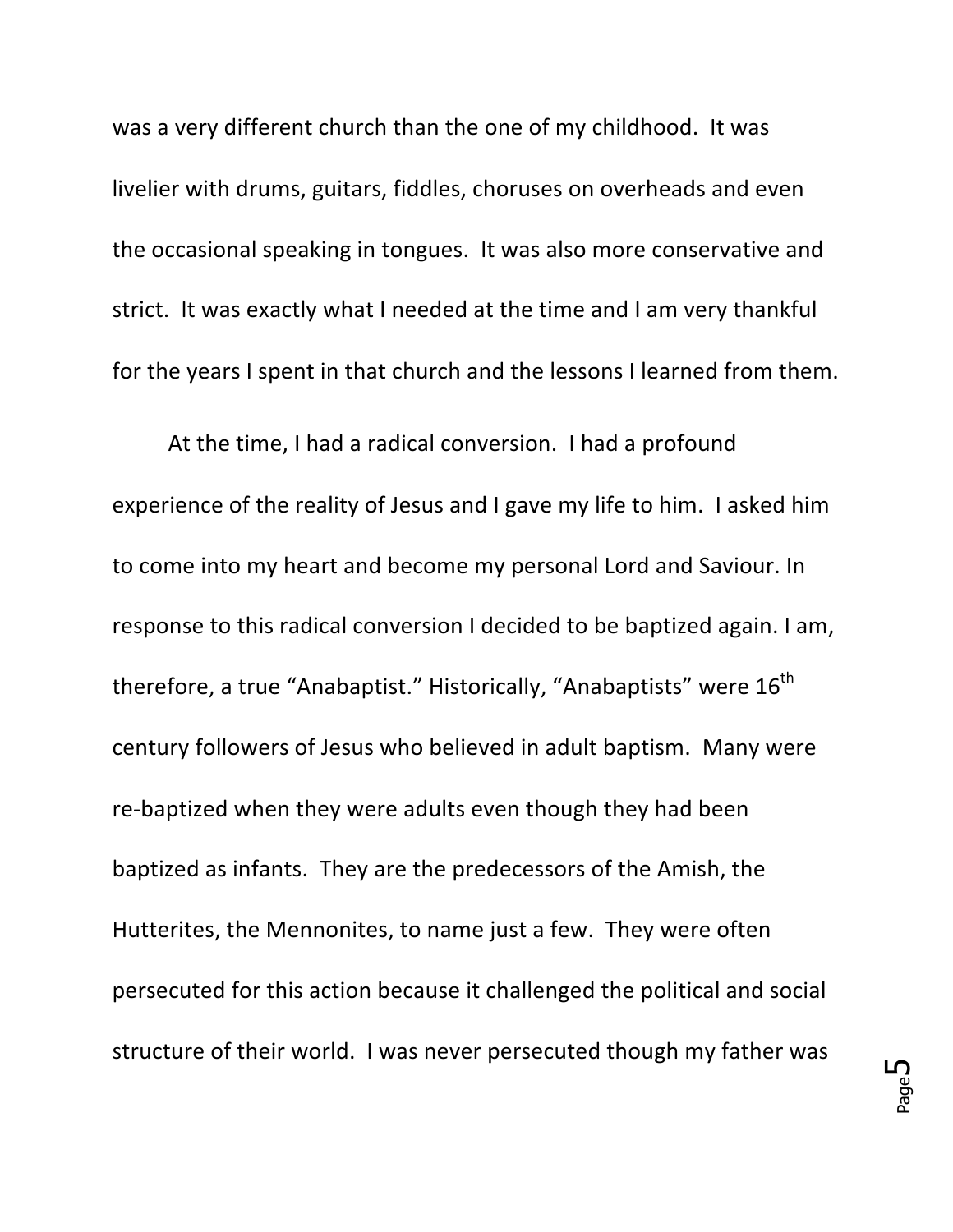deeply hurt by my decision to be re-baptized and to join the Mennonite Brethren Church.

I do remember my second baptism. It was Sunday, April 22, 1979. It was by full emersion. At the front of the church there was a tank full of water. I was asked by the pastor four things; did I believe in in Jesus as my Lord and Saviour, did I believe that he died for my sins, had I repented of my sin and was I committed to following Jesus. When I said yes to all four questions, the pastor held my back and gently dunked me backwards into the water three times. In the name of the Father, of the Son and of the Holy Ghost. It was a powerfully sacred moment. **(change slide)**

I still remember that moment and give thanks even though I have wandered a lot of miles since that day in April. My faith has ebbed and flowed and taken me down many different roads. My beliefs have changed and evolved. I sometimes miss the clarity and simplicity

> Page 6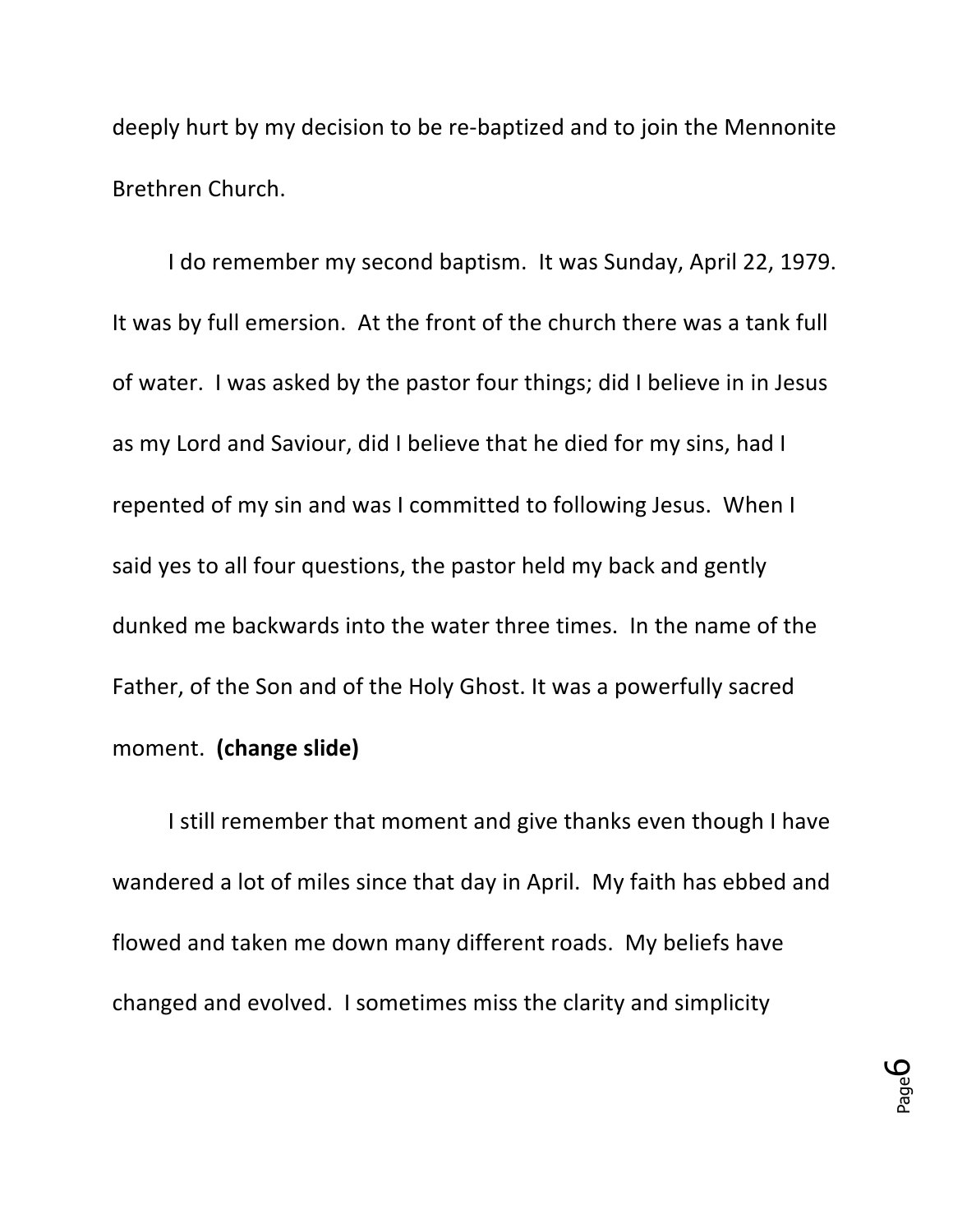though I don't miss the arrogance and the judgemental nature of those early beliefs. **(change slide)**

My understanding of baptism has also changed over the years as has my beliefs about God, Jesus and many of our orthodox beliefs. However, I still believe it is important to remember our baptism and give thanks.

Baptism tells us two very important truths: we are a beloved child of God and we are called to work with God to build a better world. Those are the same two truths that Jesus heard on the day that he was baptized. God said to Jesus; "You are my beloved with whom I am well pleased." Then he was sent into the wilderness to wrestle with demons and out into the Palestinian countryside to do his ministry.

Our baptism reminds us of who we and what we are about as a people of faith. We are loved by God. God sees us as beautiful, capable and gifted people. Just as God was pleased with Jesus, God is pleased with us. In God's eyes, we are enough and we have enough to do all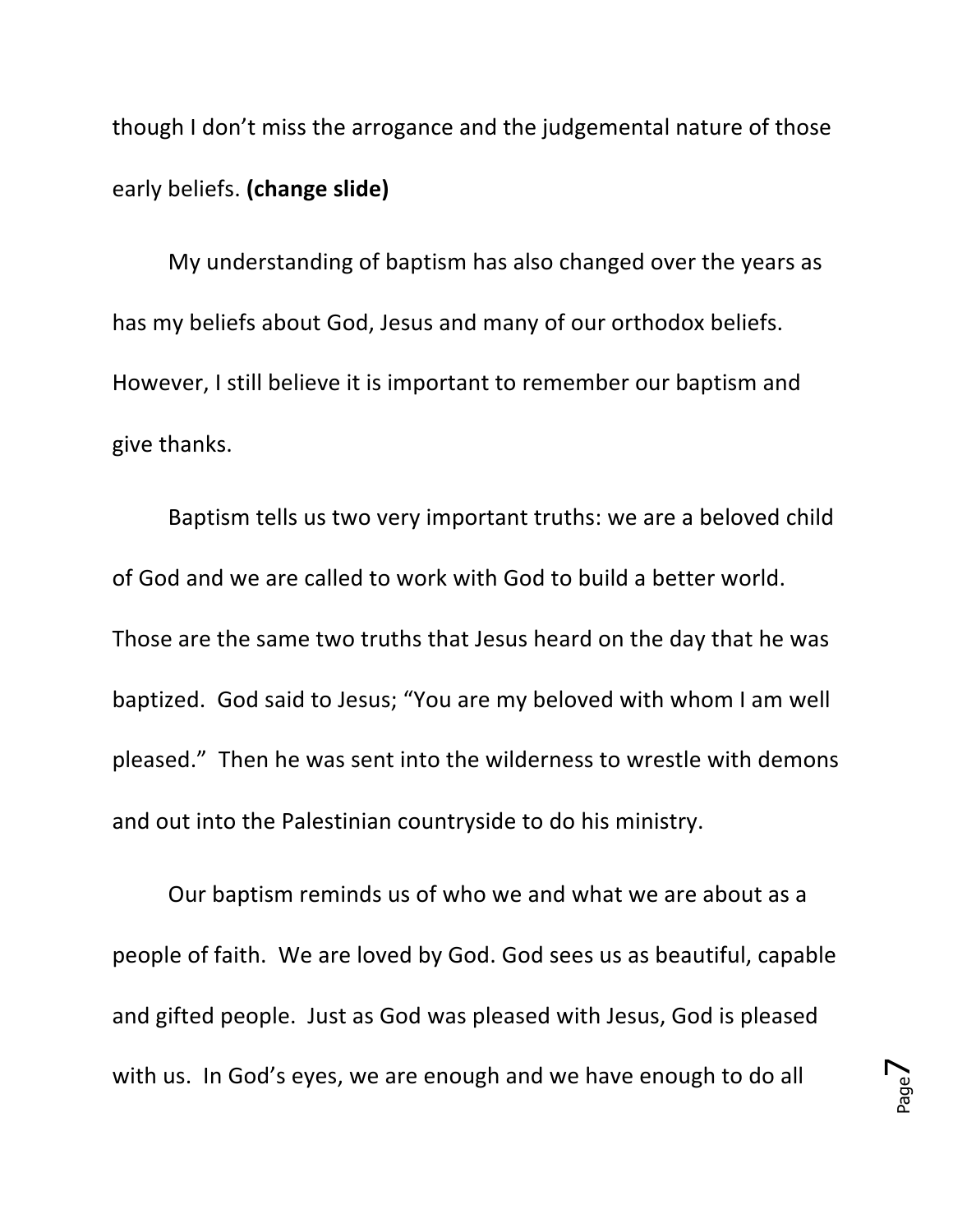that we are called to do and to be. God sees beyond our mistakes and missteps and invites us into relationship, a relationship that will transform us and our world. God sees beyond our brokenness and failures and invites us into wholeness. God sees beyond our wanderings and invites us to find our way home to the warm embrace of God's love. God sees beyond our self-centered and ego driven lives and invites us into a life of deep meaning and purpose by building a world of love and justice for all. God invites us to live our lives of faith in such a way that the world is just a little kinder, a little more just than it was before we arrived. I invite us to remember our baptism and give thanks.

During the singing of this next hymn I invite all those who wish to come forward and receive a touch of water on your forehead to remind you that you are loved. To remind you that you are a beloved child of God. To remind you that God has called you to join God and all God's people in building a better world here and now. A world where